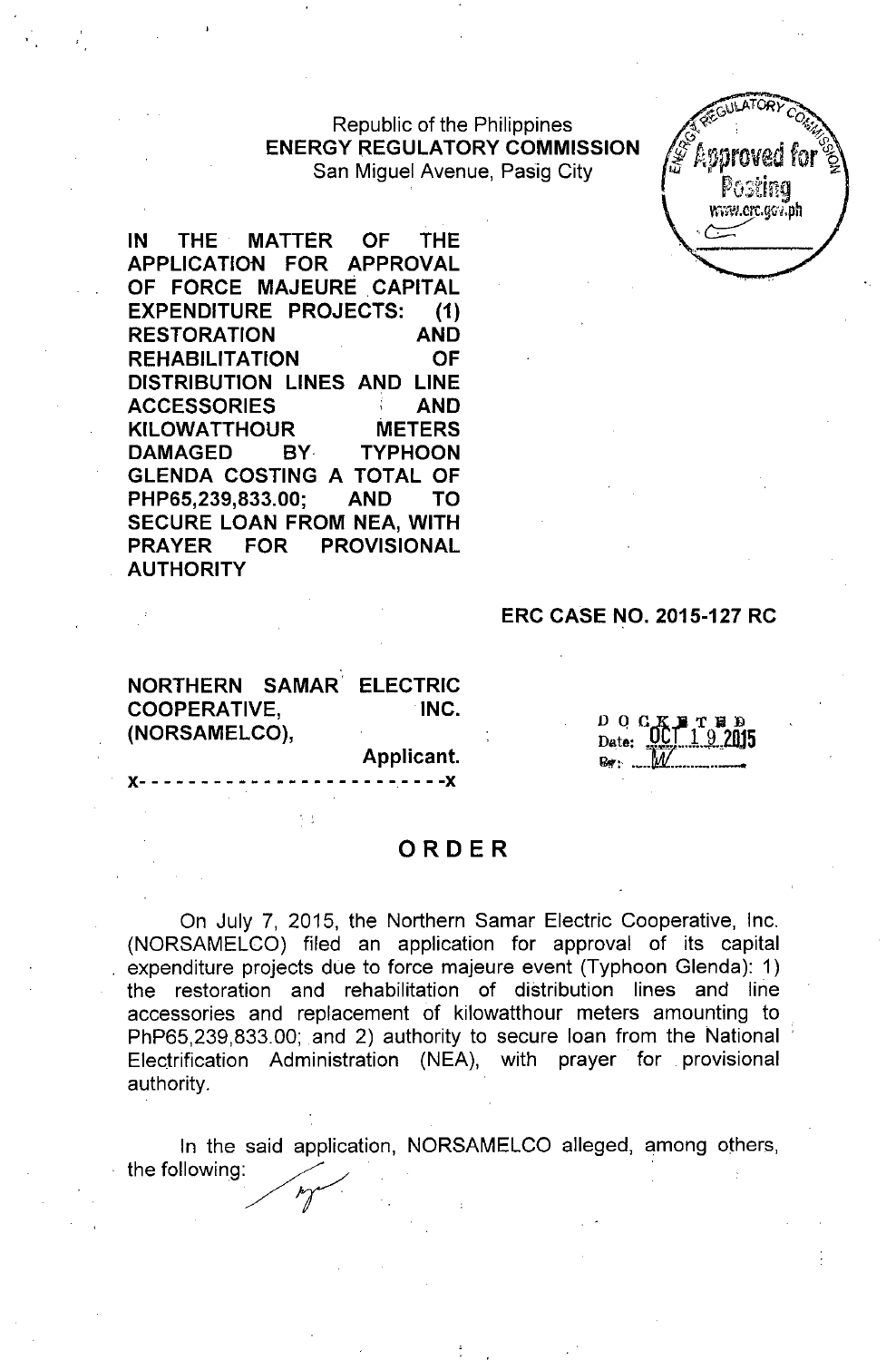- 1. It is an electric cooperative existing pursuant to Presidential Decree No. 269 (P.D. 269), as amended by P.D. 1645 located at Brgy. Magsaysay, Bobon Norther Samar;
- 2. It holds a 50-year franchise issued by the National Electrification Commission (NEC) to operate an electric light and power distribution service in certain municipalities in the Province of Northern Samar, namely: San Isidro, Victoria, Allen, Lavezares, Rosario, San Jose, Sobon, Lope de Vega, Mondragon, Catarman, San Vicente, Capul, San Antonio, Siri, San Roque, Pambujan, Silvino Lobos, Laoang, Catubig, Las Navas, Palapag, Mapanas, Gamay and Lapinig;
- 3. Pursuant to Section 3.3, Article III of the Commission's Resolution No. 26, Series of 2009, and other pertinent rules and regulations, the application was filed for the approval of the following force majeure capital project: (1) restoration and rehabilitation of distribution lines and line accessories, and replacement of kilowatthour meters damaged by Typhoon Glenda on July 15, 2014 amounting to PhP65,239,833.00; and (2) authority to secure loans from NEA;
- 4. After the typhoon, it immediately commenced the restoration of the damaged distribution lines and line accessories including the kilowatthour meters;
- 5. The following information were submitted in support of the application:
	- I. Restoration and Rehabilitation of Distribution Lines and Line accessories and replacement of kilowatthour meters damaged by Typhoon Glenda amounting to PhP65,239,833.00
		- a) Project Title Restoration and Rehabilitation of Distribution Lines and line accessories and replacement of damaged kilowatthour meters;
		- b) Project Description Recovery of expenses for the restoration and rehabilitation of distribution lines, line line accessories and the replacement of damaged kilowatthour meters;

 $\eta$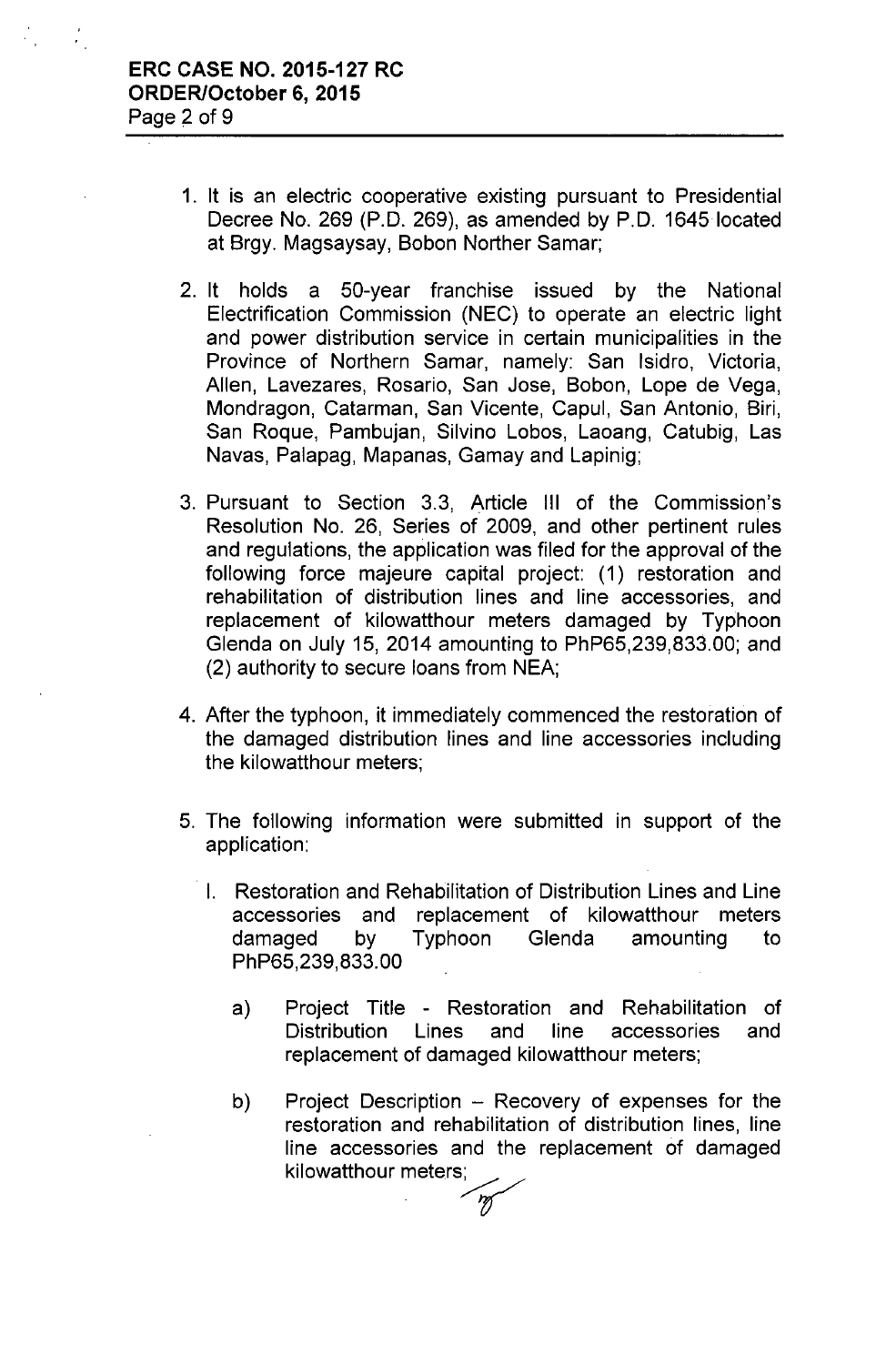- c) Schedule and Cost Estimates PhP65.239.833.00;
- d) Technical Evaluation of Alternative Solutions; and
- e) Difficulties and problems met.
- II. Authority to secure loan from  $NEA ReleaseS$  of all loans for the two (2) projects: the restoration and rehabilitation of lines and replacement of kilowatthour meters and repairs of the substations.
	- a) Typhoon Glenda Amortization Schedule for ten (10) years from September 2015 to September 2025;
- 6. It requested NEA to release the funds needed to purchase the materials and equipment for the restoration and rehabilitation of the damaged distribution lines;
- 7. The estimated total cost of the project is Sixty-Five Million Two Hundred Thirty-Nine Thousand Eight Hundred Thirty-Three Pesos (PhP65.239,833.00);
- 8. It also submitted the following documents in support of the application:
	- a) Budget request to NEA;
	- b) Assembly Unit;
	- c) Bill of Materials and cost estimate;
	- d) Typhoon damage report;
	- e) Photographs of damaged lines;
	- f) NEA disbursement voucher amounting to PhP29,168.450.10;
	- g) NEA disbursement voucher amounting to PhP23,334.763.08;
	- h) NEA schedule of amortization amounting to PhP36,888.995.00; and
	- i) NEA schedule of amortization amounting to PhP28,350.838.00;
- 9. The total calamity loan of PhP65,239,833.00 shall have an indicative rate impact to its consumers derived from the total project cost; *»r*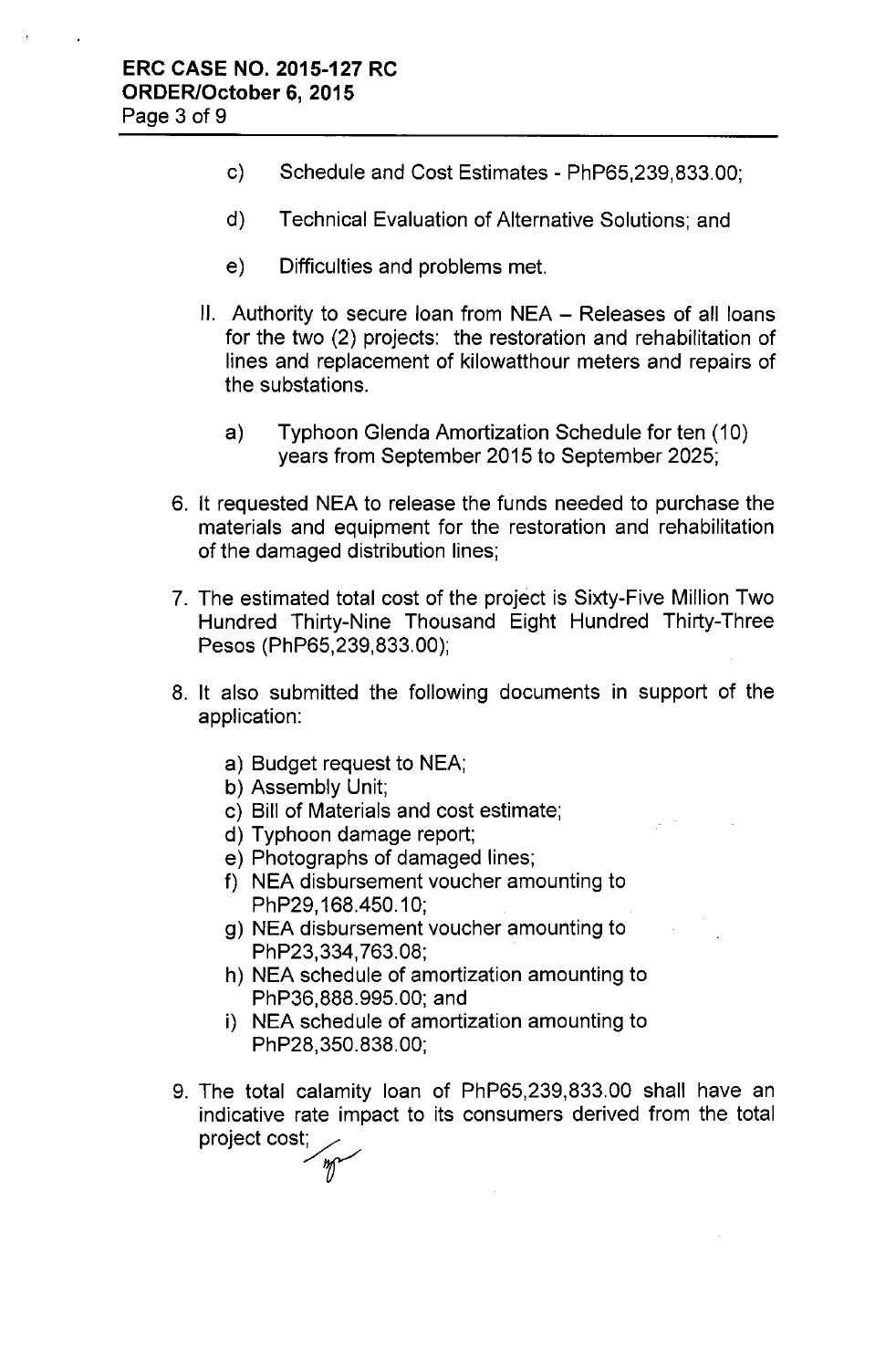- 10. The implementation of the project will ensure power restoration in its entire coverage area and delivery of more reliable and efficient service to its consumers. It is also intended to restore the safety and protection of its entire distribution system;
- 11. The approval of the capital expenditure projects due to force majeure (Typhoon Glenda) is needed to maintain efficient, reliable and safety delivery of power to its existing and future consumers, and will redound to the benefit of the consuming public; and
- 12. It prays that the Commission:
	- a. Issue, immediately upon filing of the application, a provisional authority for the approval of the following force majeure capital projects:
		- 1) Restoration and rehabilitation of distribution lines and line accessories and replacement kilowatthour meters damaged by Typhoon Glenda amounting to total of PhP65,239,833.00; and
		- 2) Approval of the loan amortization secured from NEA for the expenses incurred in the two (2) force majeure capital projects; and
	- b. Approve and allow the recovery of the costs of the project.

Finding the said application to be sufficient in form and in substance with the required fees having been paid, the same is hereby set for jurisdictional hearing, expository presentation, pre-trial conference and evidentiary hearing on **November 26,2015 (Thursday) at two o'clock in the afternoon (2:00 P.M.) at the NORSAMELCO's Main Office, Barangay Magsaysay, Bobon, Northern Samar.**

NORSAMELCO is hereby directed to cause the publication of the attached Notice of Public Hearing, at its own expense, twice (2x) for two (2) successive weeks in two (2) newspapers of general circulation in the Philippines, with the date of the last publication to be made not later than ten (10) days before the date of the scheduled initial hearing. It is also directed to inform the consumers within its franchise area, by any other means available and appropriate, of the filing of the

*/tr*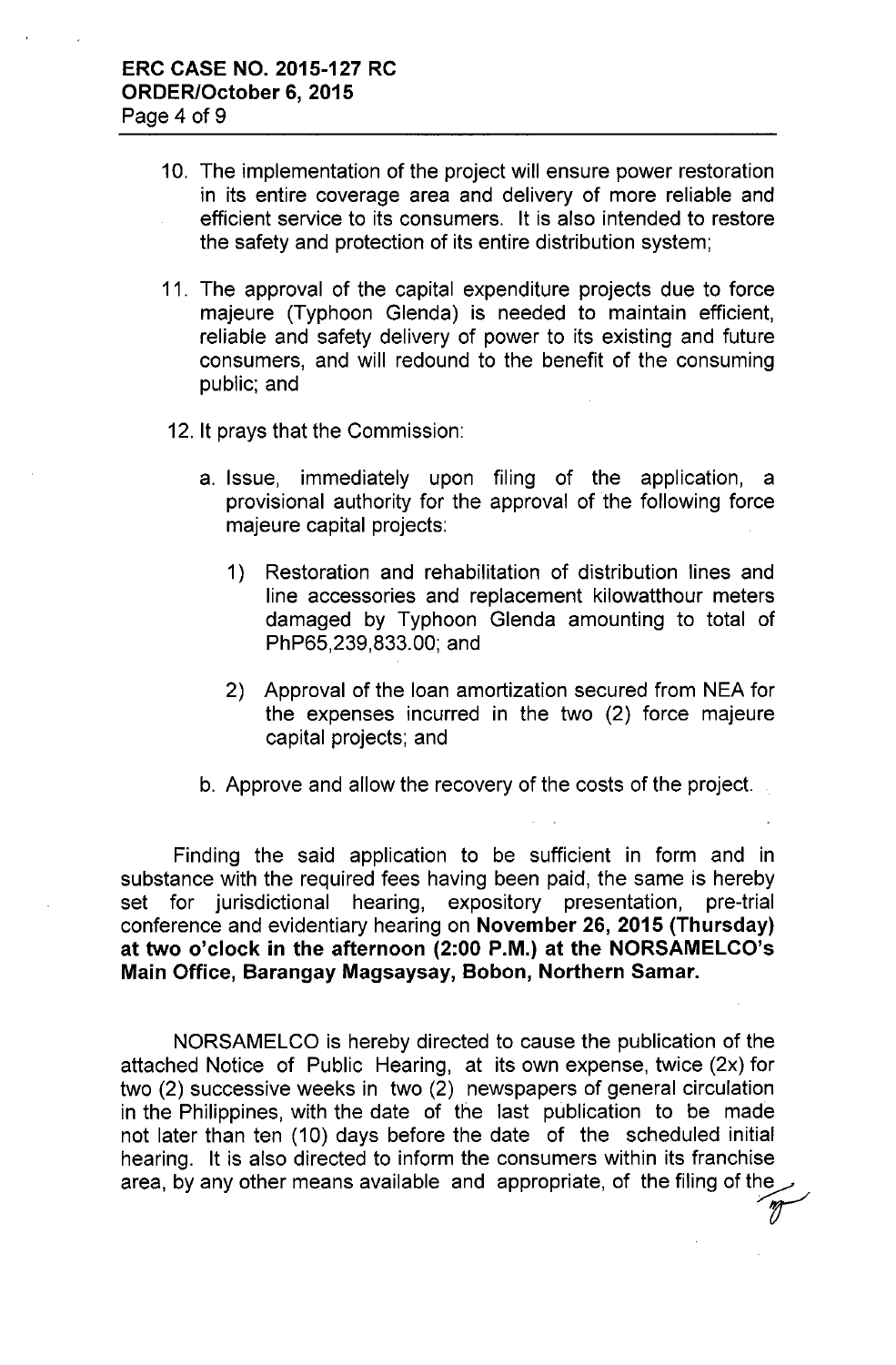### **ERC CASE NO. 2015-127 RC ORDER/October 6, 2015** Page 5 of 9

instant application, its reasons therefor, and of the scheduled hearing thereon.

Let copies of the application, this Order and the attached Notice of Public Hearing be furnished the Office of the Solicitor General (OSG), the Commission on Audit (COA), and the Committees on Energy of both Houses of Congress. They are hereby requested, if they so desire, to send their duly authorized representatives at the scheduled hearing.

Likewise, let copies of this Order and the attached Notice of Public Hearing be furnished the Offices of the Governor of Northern Samar and the Mayors of the Municipalities within NORSAMELCO's franchise area for the appropriate posting thereof on their respective bulletin boards.

NORSAMELCO is hereby directed to furnish all those making requests therefor with copies of the application and its attachments, subject to reimbursement of reasonable photocopying costs.

On the date of the initial hearing, NORSAMELCO must submit to the Commission its written Compliance with the jurisdictional requirements attaching therewith, methodically arranged and duly marked, the evidences on the actual posting and publication of the Notice of Public Hearing consisting of certifications issued to that effect, signed by the afore-mentioned Governor and Municipal Mayors or their duly authorized representatives, bearing the seals of their offices, and the affidavits of the Editors or Business Managers of the newspapers where the said Notice of Public Hearing were published together with the complete issues of the said newspapers, and such other proofs of compliance with the requirements of the Commission.

NORSAMELCO and all interested parties are directed to submit, at least five (5) days before the date of initial hearing and pre-trial conference, their respective Pre-trial Briefs containing, among others:

a) A summary of admitted facts and proposed stipulation of facts;

'r"

b) The issues to be tried or resolvec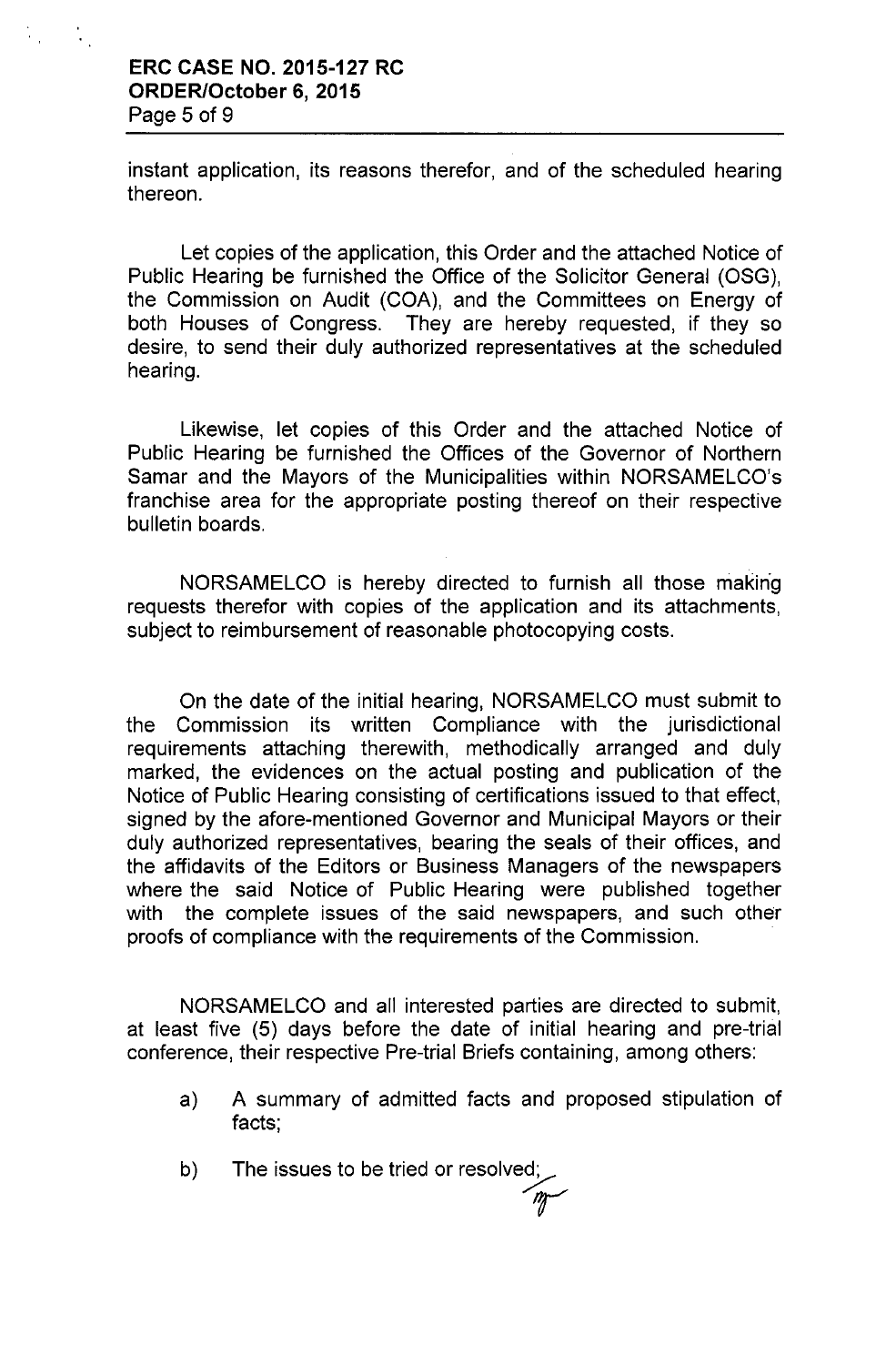- c) The documents or exhibits to be presented, stating the purposes and proposed markings therefore; and
- d) The number and names of the witnesses, with their written testimonies in an individual affidavit form, to be attached to the Pre-trial Brief.

Failure of NORSAMELCO to submit the required Pre-trial Brief and Judicial Affidavits of its witnesses within the prescribed period shall be a ground for cancellation of the scheduled hearing, and the resetting of which shall be six (6) months from said date of cancellation.

As part of the pre-trial conference, NORSAMELCO must also be prepared to make an expository presentation of its application, aided by whatever communication medium that it may deem appropriate for the purpose, in order to put in plain words and explain, for the benefit of the consumers and other concerned parties, what the application is all about and the reasons and justifications being cited in support thereof.

### **SO ORDERED.**

Pasig City, October 6, 2015.

FOR AND BY AUTHORITY OF THE COMMISSION:

**ENTE B. SALAZAR**<br>Chairman *M. a* **-** JOSE VICENTE B. SALA**ZA**  $-$ J-2015-015-00713

mtco/GyO/NJ&Capex/2015-127 RC NORSAMELCO/initial order.doc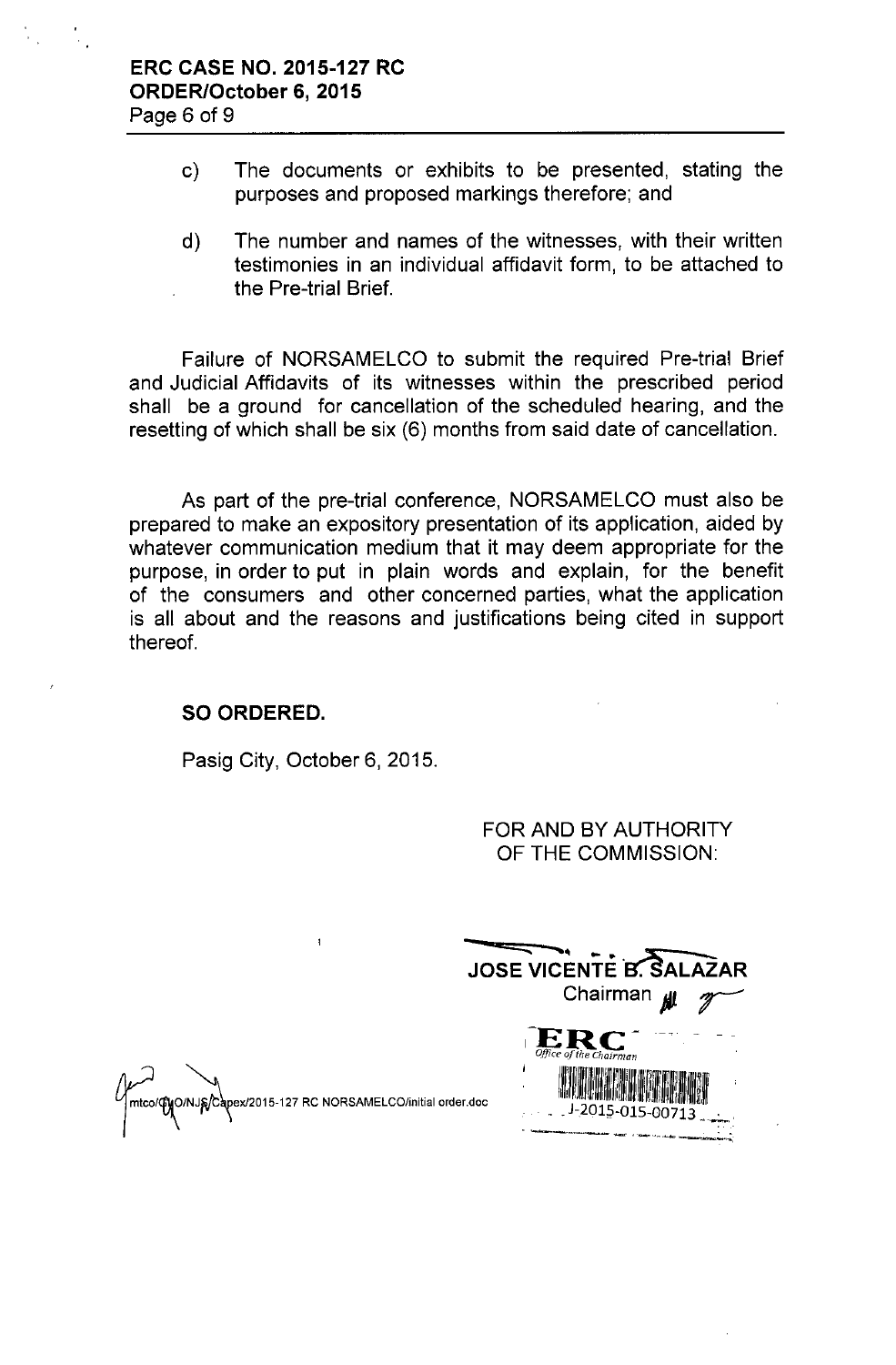#### Copy Furnished:

- 1. ATTY. ZENON S. SUAREZ Counsel for Applicant NORSAMELCO Rm. 506 Web-Jet Bldg. 64 Quezon Avenue Cor. BMA St. Quezon City .
- 2. Mr. Hector N. Tabilisima Project Supervisor/Acting General Manager Northern Samar Electric Coop., Inc. (NORSAMELCO) Brgy. Magsaysay, Bobon Northern Samar
- 3. Office of the Solicitor General 134 Amorsolo Street, Legaspi Village Makati City, Metro Manila
- 4. Commission on Audit Commonwealth Avenue Quezon City, Metro Manila
- 5. Senate Committee on Energy GSIS Bldg., Roxas Blvd., Pasay City Metro Manila
- 6. House Committee on Energy Batasan Hills, Quezon City, Metro Manila
- 7. Office of the Provincial Governor Province of Northern Samar
- 8. Office of the Municipal Mayor Municipality of San Vicente Province of Northern Samar
- 9. Office of the Municipal Mayor Municipality of San Antonio Province of Northern Samar
- 10. Office of the Municipal Mayor Municipality of Lavezares Province of Northern Samar
- 11. Office of the Municipal Mayor Municipality of Allen Province of Northern Samar
- 12. Office of the Municipal Mayor Municipality of Victoria Province of Northern Samar mar<br>.*r*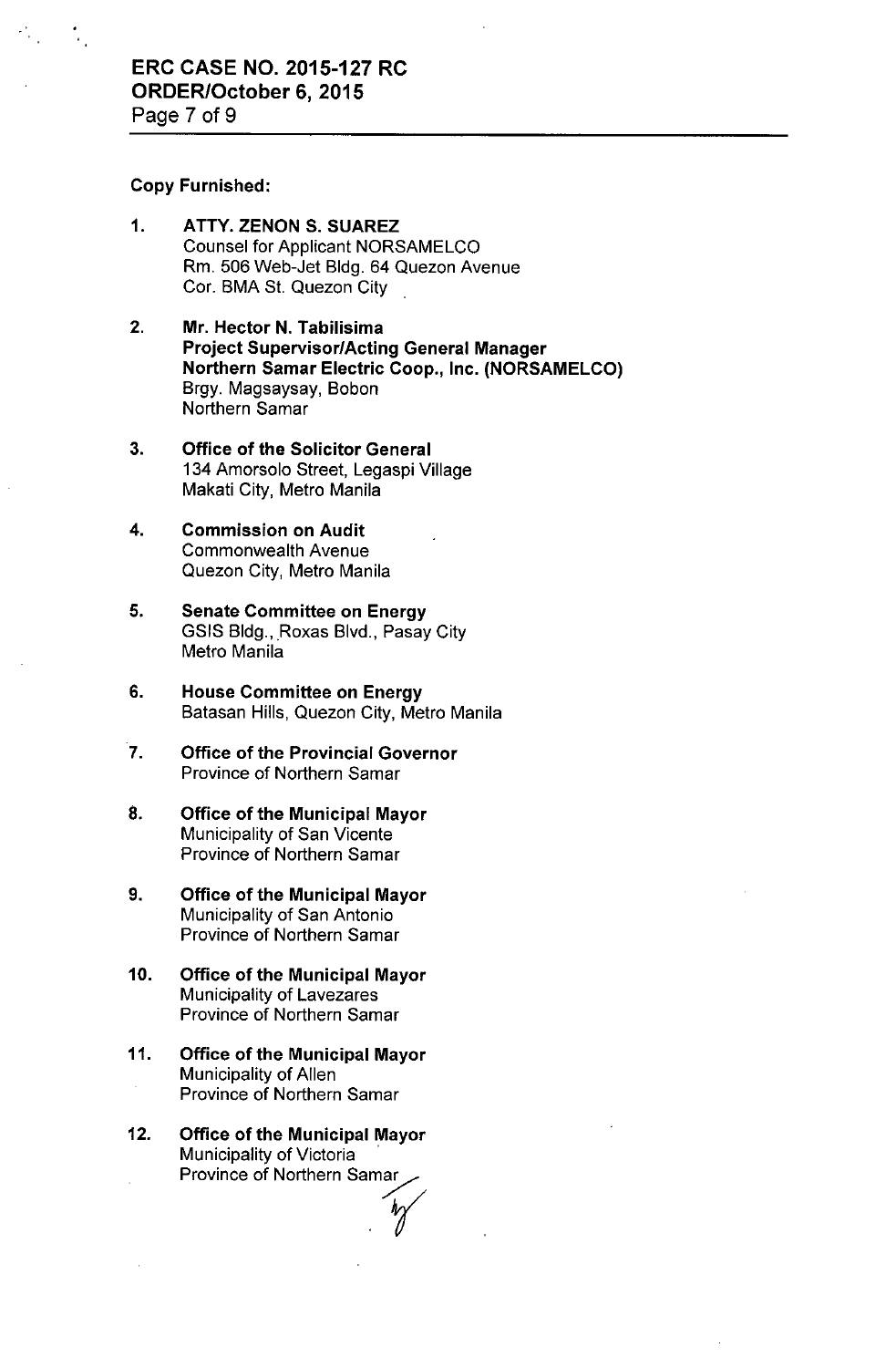- **13. Office of the Municipal Mayor** Municipality of San Isidro Province of Northern Samar
- **14. Office of the Municipal Mayor** Municipality of Rosario Province of Northern Samar
- **15. Office of the Municipal Mayor** Municipality of San Jose Province of Northern Samar
- **16. Office of the Municipal Mayor** Municipality of Bobon Province of Northern Samar
- **17. Office of the Municipal Mayor** Municipality of Lope de Vega Province of Northern Samar
- **18. Office of the Municipal Mayor** Municipality of Catarman Province of Northern Samar
- **19. Office of the Municipal Mayor** Municipality of Mondragon Province of Northern Samar
- **20. Office of the Municipal Mayor** Municipality San Roque Province of Northern Samar
- **21. Office of the Municipal Mayor** Municipality of Silvino Lobos Province of Northern Samar
- **22. Office of the Municipal Mayor** Municipality of Pambujan Province of Northern Samar
- **23. Office of the Municipal Mayor** Municipality of Las Navas Province of Northern Samar
- **24. Office of the Municipal Mayor** Municipality of Laoang Province of Northern Samar
- **25. Office of the Municipal Mayor** Municipality of Catubig Province of Northern Samar